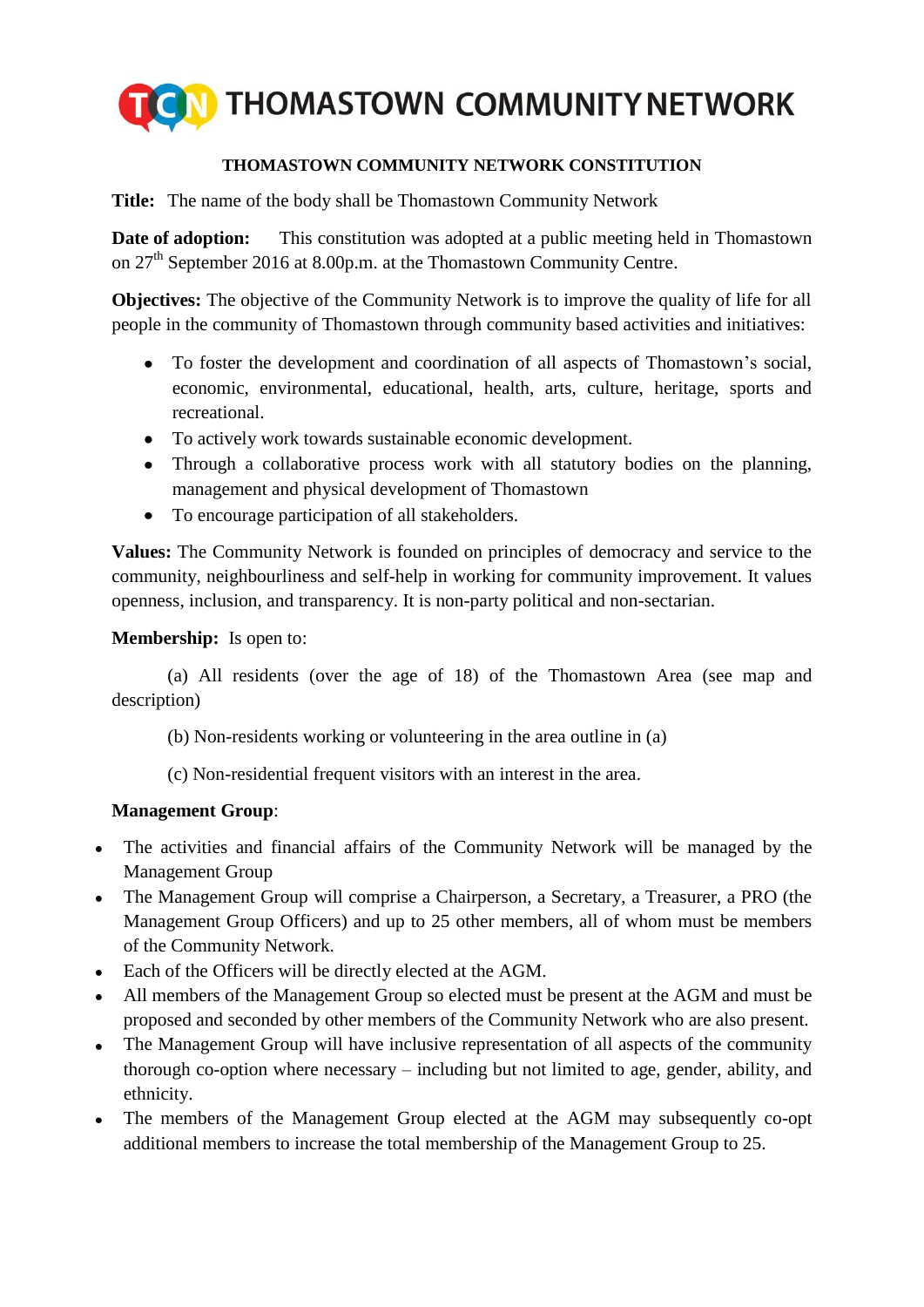

- The Management Group may appoint from amongst its full complement persons to the  $\bullet$ following positions: Vice-Chairperson; Assistant Secretary; Assistant Treasurer; Assistant PRO and whatever other position(s) may be deemed necessary.
- The term of all members of the Management Group will expire at the next AGM after their  $\bullet$ election or co-option at which point they may present themselves for re-election or make themselves available for co-option for a further term.
- No one Management Group Office may be held by the same person for more than three consecutive years.
- A Management Group member who fails to attend three consecutive meetings without  $\bullet$ adequate explanation may be deemed to have resigned from the Management Group and may be replaced by co-option.
- The Management Group may create sub-groups to deal with specific aspects of its work. At  $\bullet$ least one member of any such sub-group must be a member of the Management Group. The Chair of any such sub-group must be a member of the Management Group.
- The Management Group will make what arrangements it sees fit in order to ensure the  $\bullet$ accountability of any such sub-group to the Management Group.

## **Management Group Meetings**:

- The Management Group will meet at least six times a year.  $\bullet$
- Meetings shall enable the Management Group to discuss actions and monitor progress to  $\bullet$ date and consider future developments.
- Minutes of each meeting will be kept by the Secretary or by another Management Group  $\bullet$ member nominated for the task.
- The agenda for any particular meeting and the minutes of the previous meeting will be  $\bullet$ circulated to all Management Group members at least four days in advance of the meeting.
- At least one week's notice will be given to all Management Group members of all  $\bullet$ Management Group meetings.
- The quorum for Management Group meetings will comprise a majority of its members.
- In the absence of the Chairperson from a meeting, the other members attending will select an acting chairperson from amongst themselves.

### **Annual General Meetings**:

- The Annual General Meeting (AGM) will be held no later than three months after the end of the financial year.
- The Management Group will fix the date of the AGM, and the Secretary will notify the membership of the Community Network of that date.
- Motions and proposals for discussion at the AGM, other than nominations for membership  $\bullet$ of the Management Group, must be received by the Secretary not less than 14 days in advance of the meeting.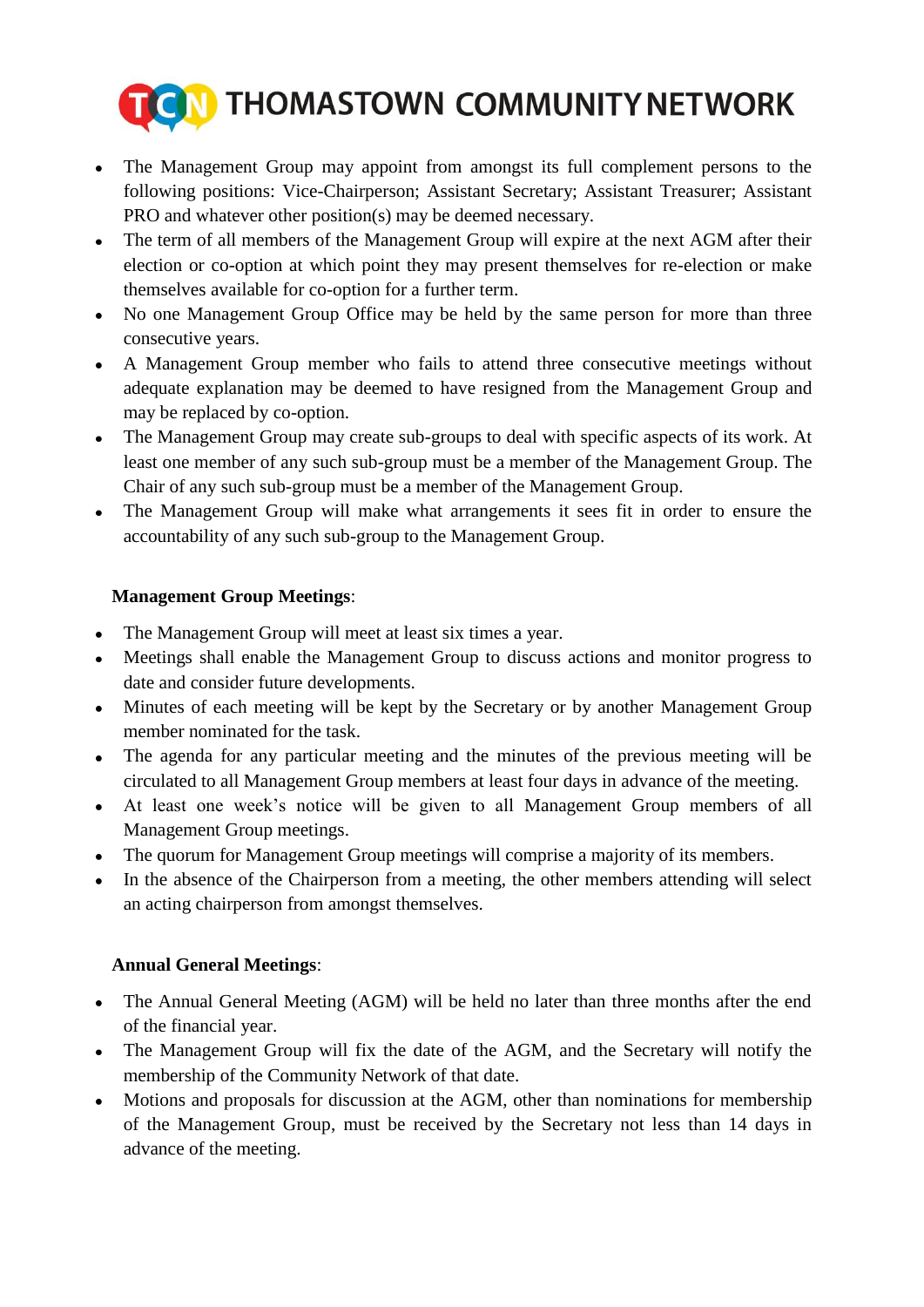

- Copies of the annual report and a statement of financial accounts will be available at the AGM.
- The retirement and election of Management Group members will take place at the AGM.  $\bullet$
- All Community Network members present will be entitled to vote at the AGM.
- Voting for Management Group members may be by secret ballot. In the case of a tied vote for an Officer position, a second vote will take place each proposed officer shall make a case for their inception and a second secret ballot will be taken. In the event that this results in another tie, the outcome will be determined by the casting vote of the Chairperson.
- Voting on all other motions or proposals, including proposed amendments to this constitution, will be by a show of hands.
- The quorum for an AGM will be decided once the Management Group is formed.

# **Special General Meetings**:

- A special general meeting may be called either by the Management Group or at the request of any 20 people of the Community. Such a request must be made in writing to the Secretary, must include the names and addresses of those making the request and must state the reason(s) for the request.
- The Management Group must consider and respond, through the Secretary, to a request for a special general meeting within 10 days of receiving such a request.
- The Secretary will notify all members of the Community Network of the date not less than  $\bullet$ 14 days in advance of the meeting and will state the purpose of the meeting in that notice.
- The quorum for a special general meeting will be the same as the quorum for an AGM.

# **Finance**:

- All monies raised by or on behalf of the Community Network will be applied exclusively in  $\bullet$ furtherance of the Community Network's objectives.
- The Community Network's funds will be managed through a bank/credit union account and  $\bullet$ all monies received will be lodged to that account within 72 hours of receiving them.
- Cheques drawn on the Community Network's account must bear the signature of at least  $\bullet$ two nominated signatories. Provision should be made for an adequate number of cheque signatories.
- The Treasurer will be responsible for keeping proper records of all the Community  $\bullet$ Networks financial transactions and will report accordingly at each Management Group meeting.
- An annual financial report will be prepared for and presented at the AGM. Provision shall be made examine all financial accounts by an independent accountant who is not a member of the Community Network.
- The Management Group may appoint a Finance Management Group to assist the Treasurer in executing his/her duties.